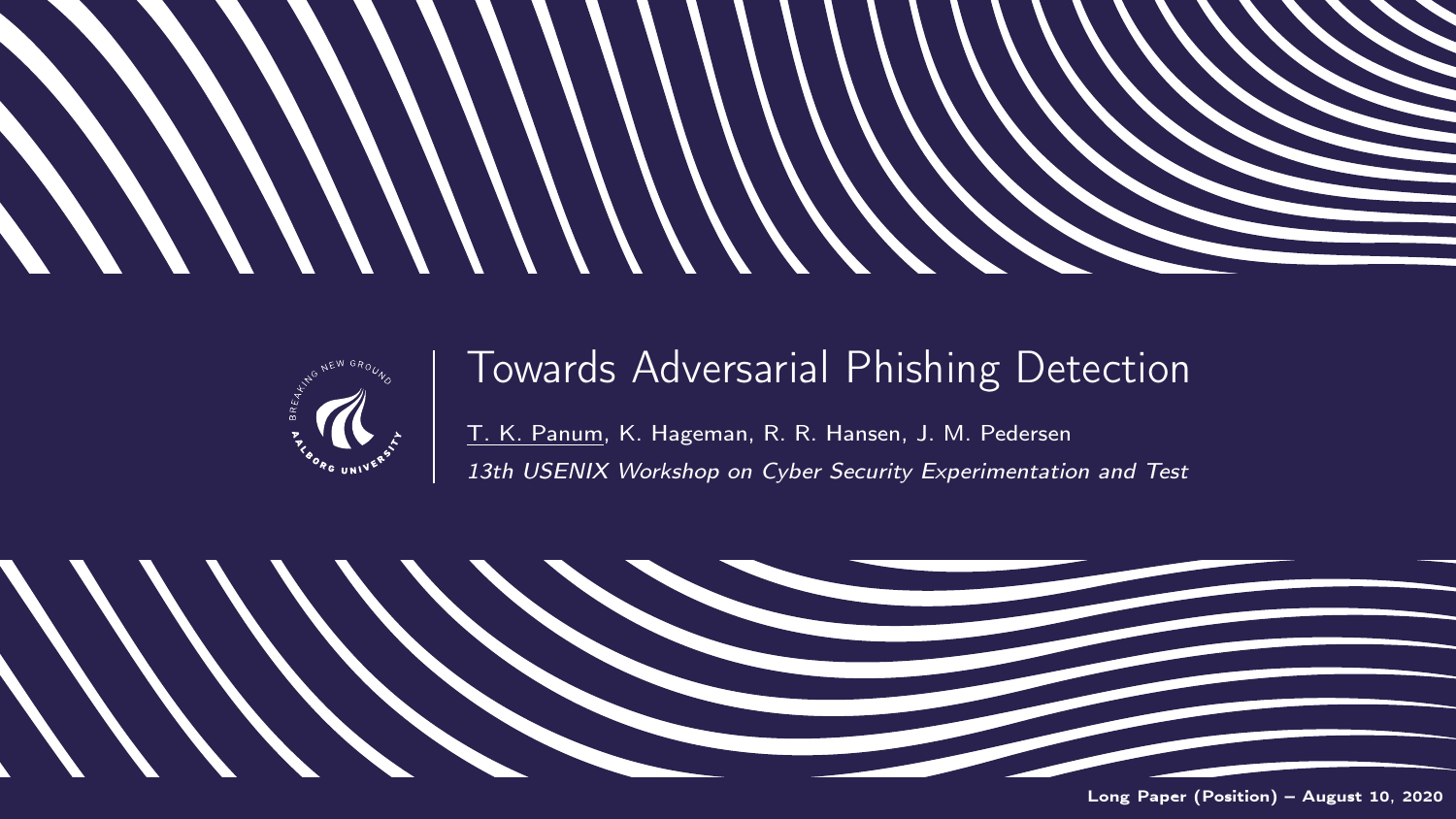## <span id="page-1-0"></span>**Motivation**

### Phishing Attacks

- Advances in technical security measures cause users to be victims of exploits
- Phishing attacks have exploited users for over two decades
- Numerous counter-measures have been developed to fight the problem

### Contradictory Effectiveness (Marchal et al., 2018)

- Multiple reports claim frequency of attacks remain high (or increasing)
- $\bullet$  State-of-the-art detection solutions report impressive evaluation measures<sup>1</sup>
	- Causes: Biased evaluations and infeasible deployment

### Adversarial Robustness

Few methods evaluate their performance on attacks that seek to actively evade the proposed detection solution

<sup>1</sup> Accuracy of  $> 99.9\%$ . False Positive Rates of  $\leq 1\%$ .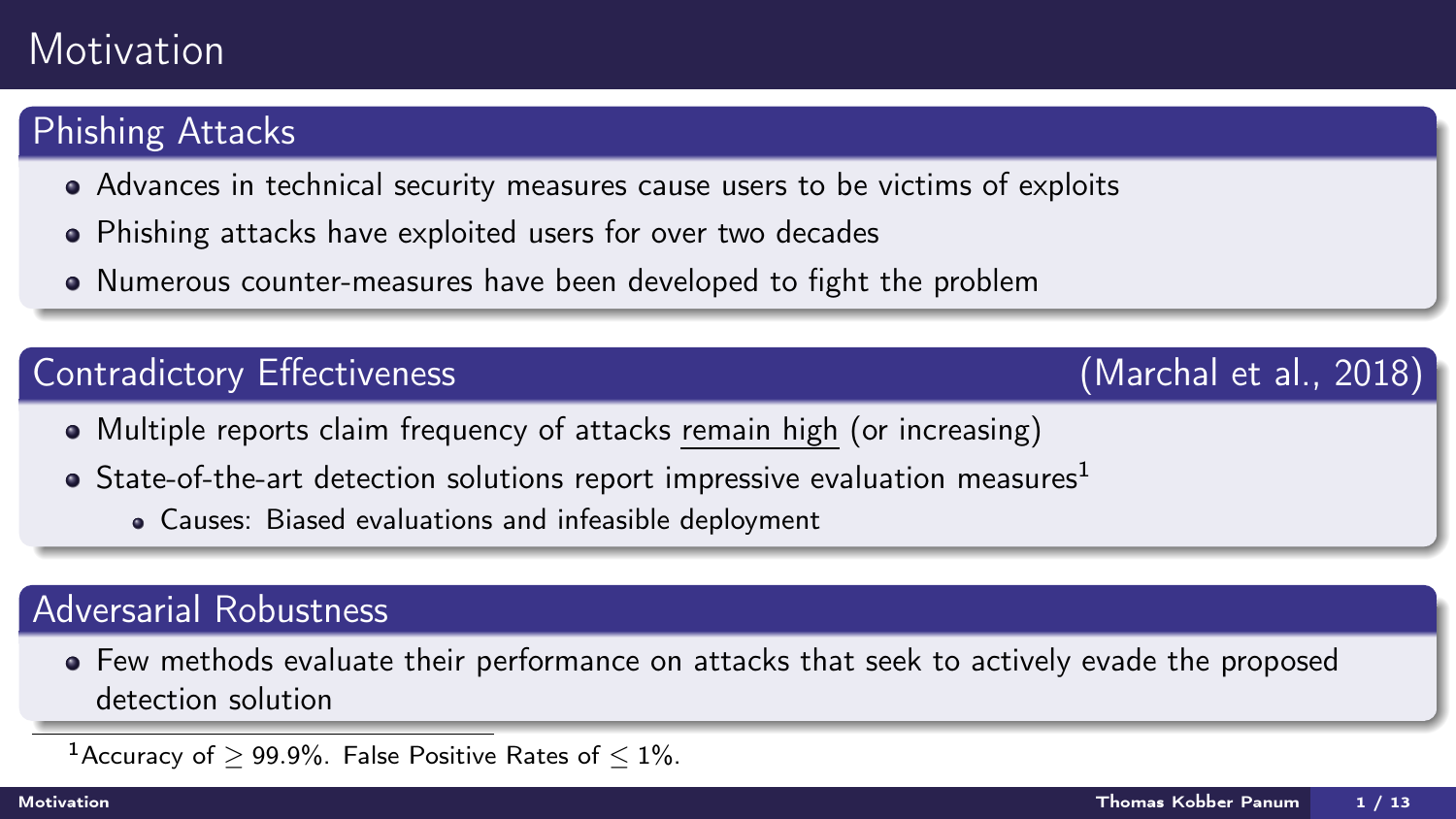## Adversarial Robustness

#### Adaptive attacks

Adaptive phishing attacks are attacks that remain undetected for a certain detection solution, yet maintain the functional properties of phishing attacks

Exists due to discrepancy between model and reality

### Adversarial Robustness

Given solutions are likely to face adaptive attacks in a practical setting, evaluations should seek quantify their performance<br>towards these (Ho et al., 2019)  $\begin{bmatrix} \bullet & \bullet \\ \bullet & \bullet \end{bmatrix}$  : Adaptive attacks

#### Set of phishing attacks (true)



Set of phishing attacks (detection solution)

**□**: Adaptive attacks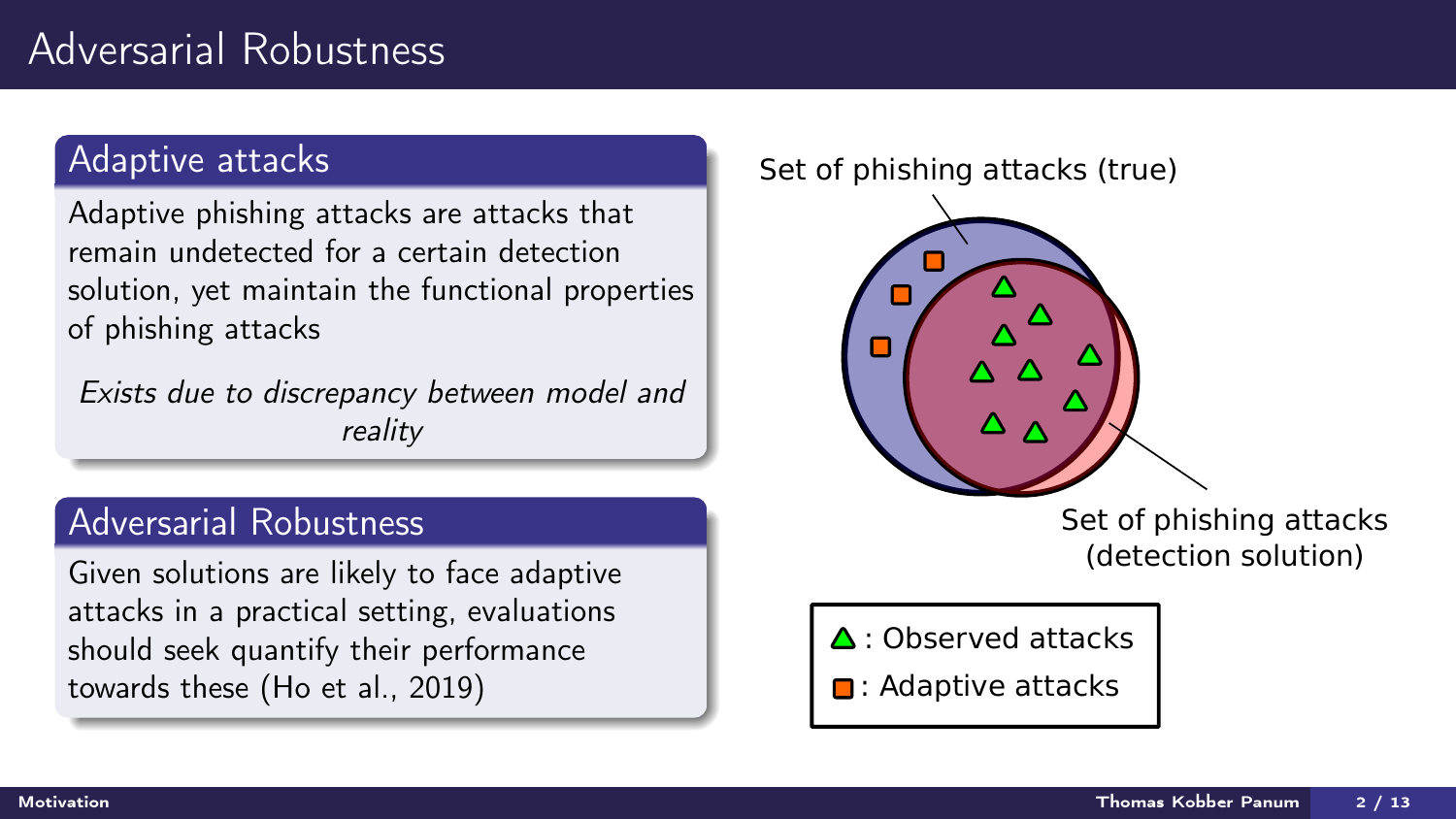# <span id="page-3-0"></span>Phishing Environments

- Attacks have existed across multiple environments
- We formalize the shared properties of such environments as:

### Environment for Phishing Attacks

A messaging environment for which messages within this environment can fulfill the three axioms:

Impersonating, Inducive, and Scalable.

### Messaging Environment

An environment for which *messages* can be exchanged using a channel across multiple senders and recipients

#### Message

Contains some content and relate to a sender and recipient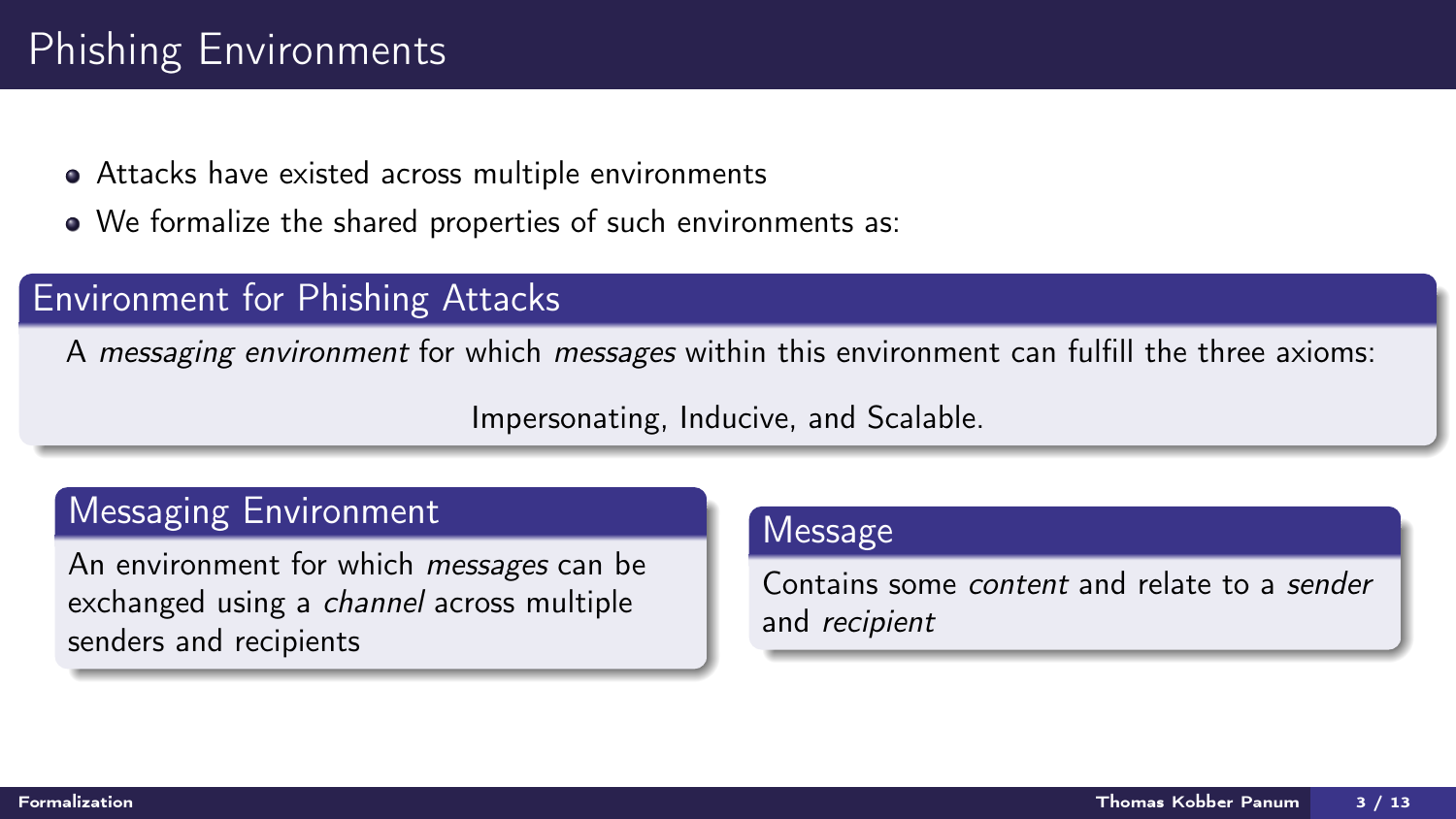# Axioms<sup>1</sup>

#### Lastdrager et al.'s Definition of Phishing Attacks

Phishing is a scalable act of deception whereby impersonation is used to obtain information from a target.

#### Impersonating

Should deceive the recipient into trusting the fake identity of the sender

### Inducive

Should induce some form of action that yields the attacker to obtain information

### Scalable

Crafting the attack should be inexpensive (time, \$)

<sup>&</sup>lt;sup>1</sup>These are merely abstract classes of information required to infer phishing, and does thereby not put logical constaints on the ability to obtain this information for concerete applications.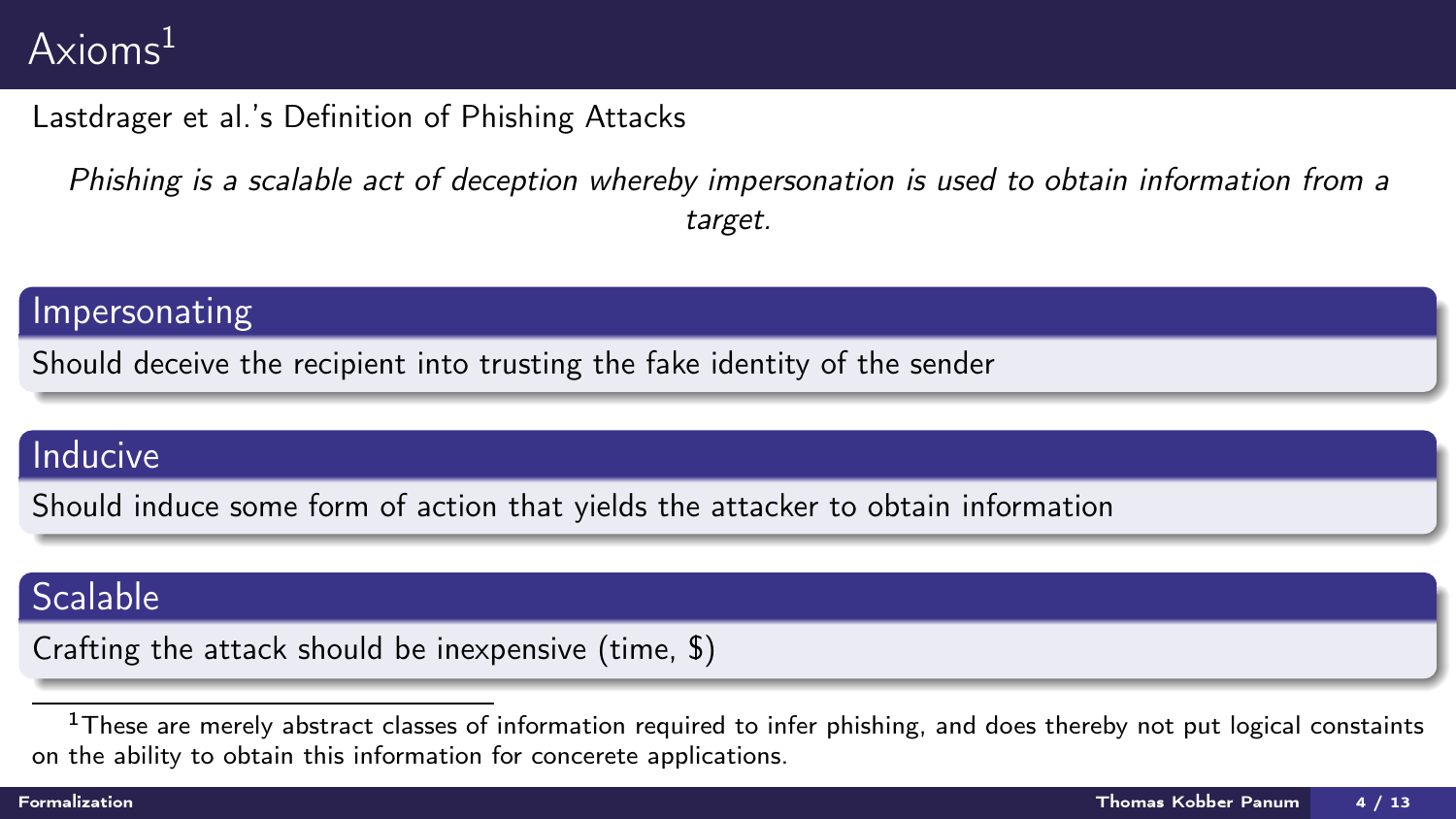- <span id="page-5-0"></span>Examine the extend of which existing detection solutions have accounted for adversarial robustness
	- Selected work cover influential- and recent publications
- Derived a four of commonly used strategies for detecting attacks:
	- Visual Similarity, Reverse Search Credibility, Channel Meta-information, Statistical Modeling
- Discuss these strategies and their ability to account for the identified axioms
- Demonstrate techniques for creating perturbations that enable attacks to avoid detection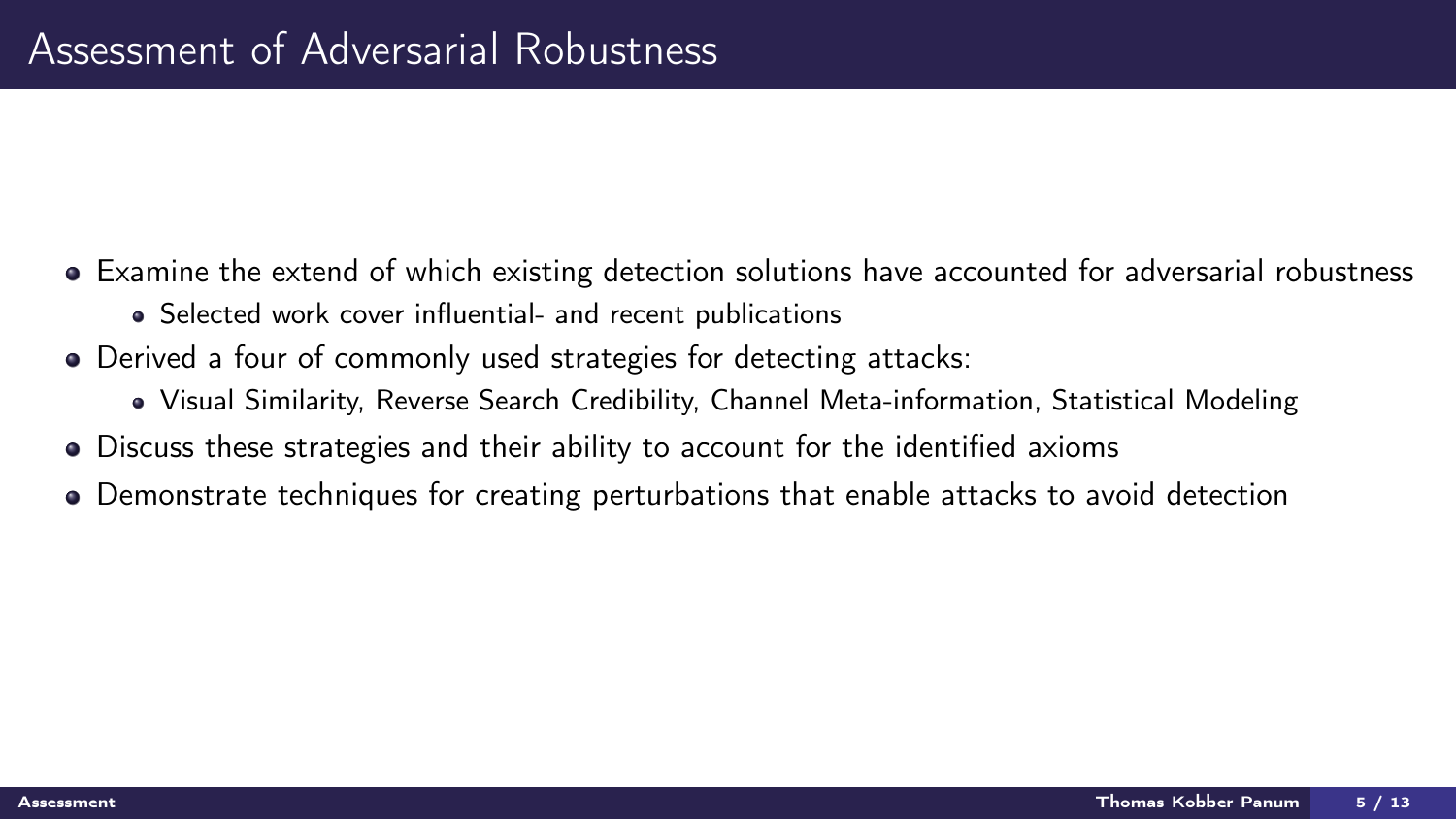## Visual Similarity



### Phishing Attribute

Sharing visual identity with an already observed benign message while originating from a different source.

- Axioms  $\sqrt{}$  Impersonating
- ÷ Inducive  $\sqrt{Scalable}$

- Based on reflecting human perception in a computational setting
- Known to be a challenging and unsolved problem
- Incomplete coverage of axioms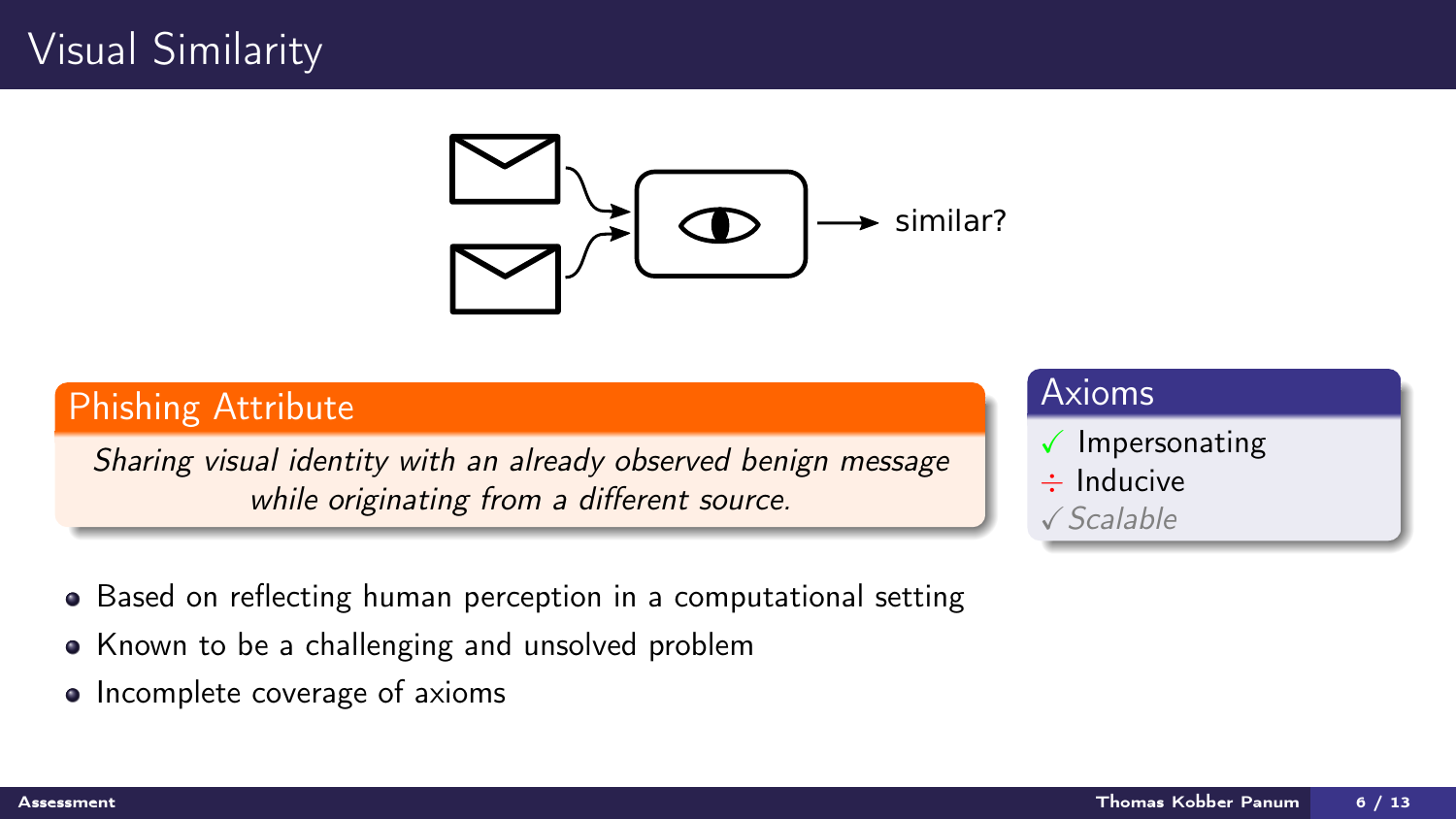# Example: Normalized Compression Distance (Chen et al.)



Compare visual similarity as intersection over union of byte compressions

### Simple attack

- **1** Use a color space that align closely with human color perception
- **2** Perturb all colors by small steps  $(\pm 1\%)$
- Our attack is remain imperceptible yet effectively breaks NCD:  $\bullet$

 $NCD(x, x') - NCD(x, x) = -0.96 \pm 0.01$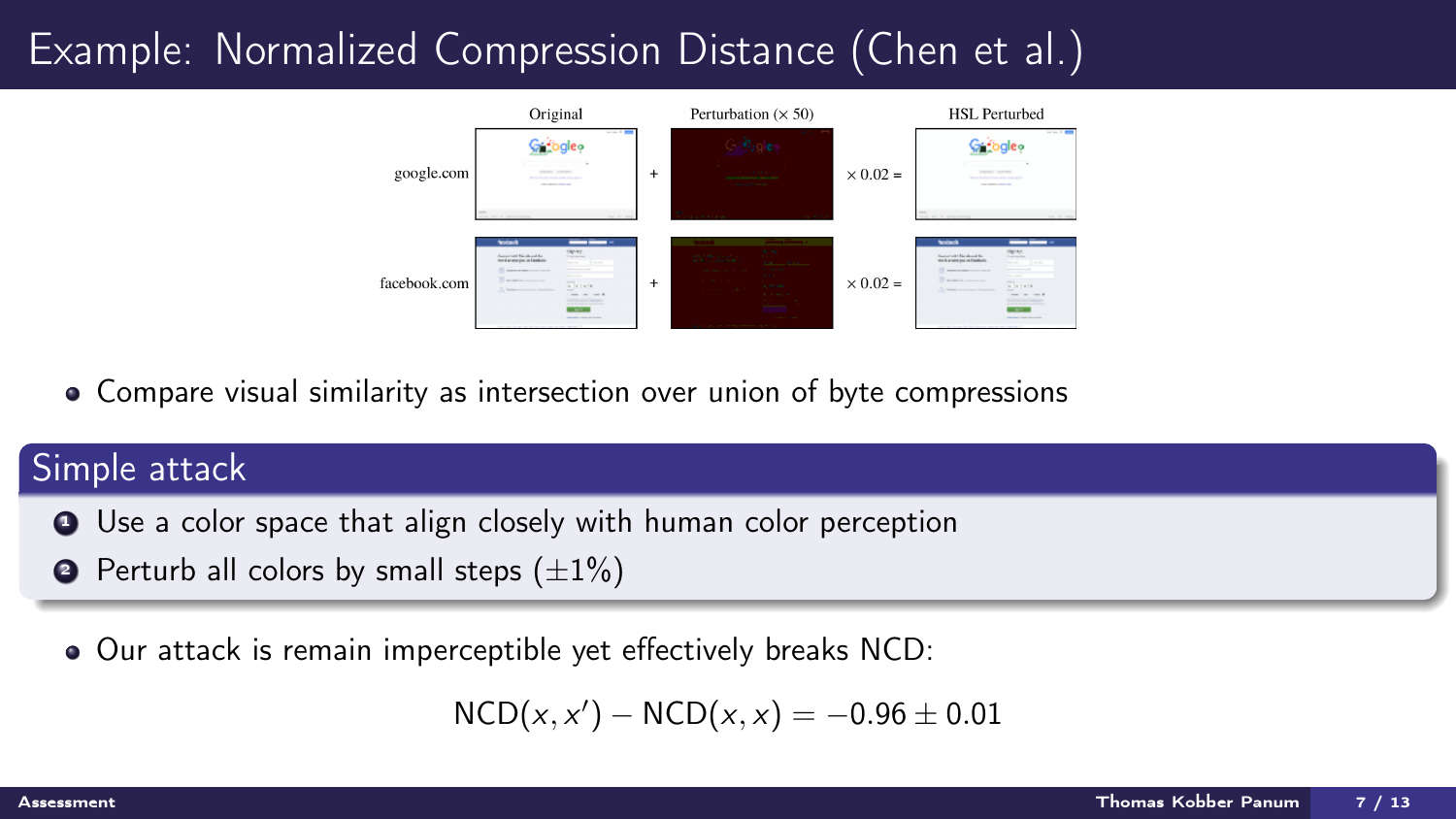## Reverse Search Credibility



### Phishing Attribute

Absence of a given website in the most relevant search results returned by querying search engines with a signature derived from the given website.

- Relies *credit scoring* using search engines
- Search engines are black boxes  $\rightarrow$  Uncertainty

### Axioms

? Impersonating ? Inducive XScalable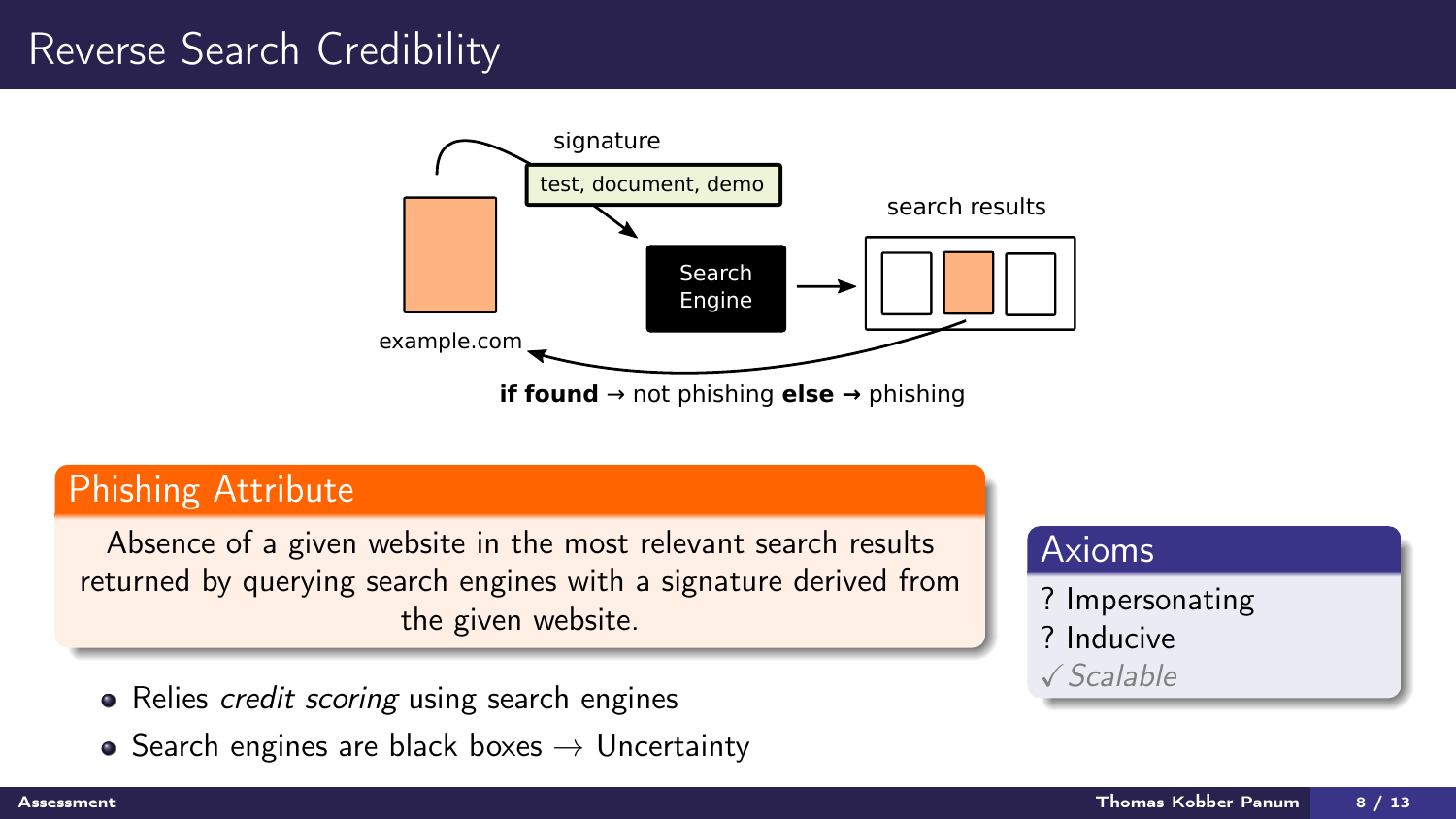### **Strategy**

Constrain information used for inference to only be within the scope of the *channel*, ignoring the content of the respective *messages*.

### Phishing Attribute (case: Web)

URLs resembling a URL from a known benign source.

- $\bullet$  Given: Inducive  $\leftrightarrow$  Content of *messages*
- Predictiveness using this strategy signal bias
- Incomplete coverage of axioms

### Axioms

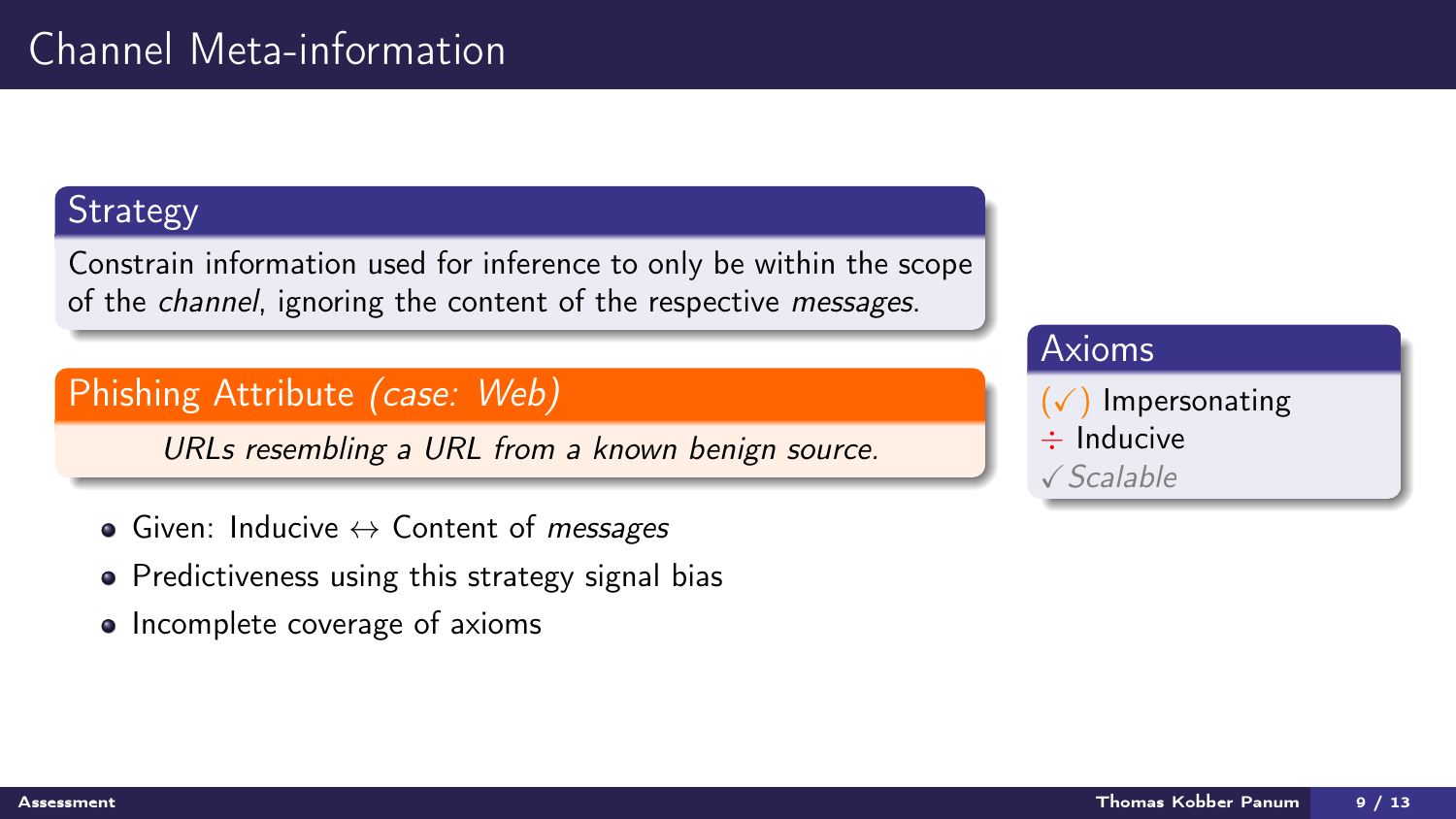### **Strategy**

Given a dataset containing information related to messages, and the presence of attacks within them, approximate a function  $f(x)$ that can detect attacks.

#### Axioms

**Impersonating** Inducive XScalable

- Highly dynamic strategy, delimited by the information of the used dataset
- Selecting a model is often a trade-off between complexity and interpretability
- Parameters are selected using empirical performance
	- Assuming generalization to out-of-distribution inputs
- Complex functions can be in the magnitude of millions of parameters
	- WhiteNet (Abdelnabi et al., 2019):  $> 100M$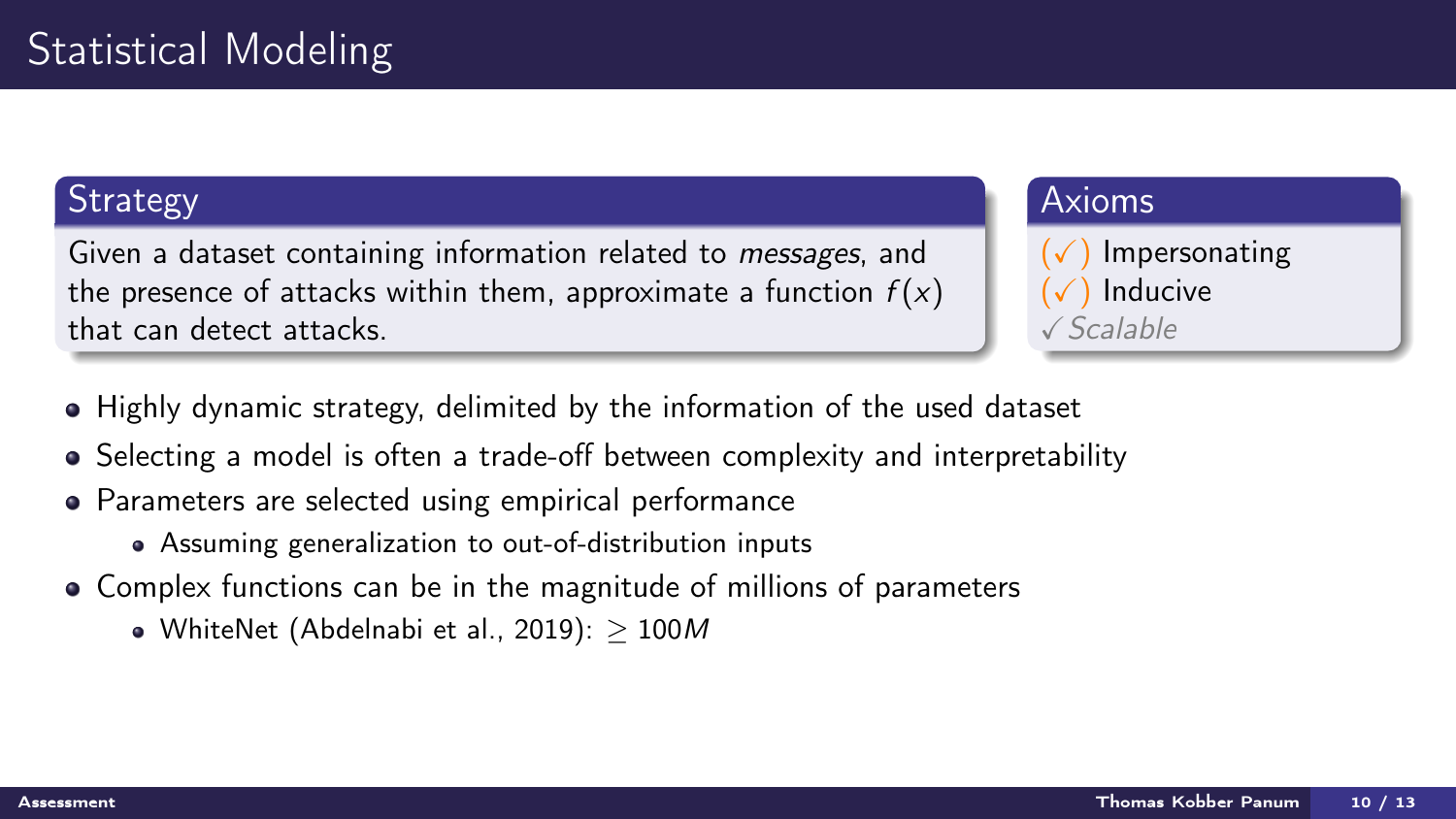# WhiteNet (Abdelnabi et al., 2019)

| Model                                 | Unperturbed    | $\epsilon=0.005$ | $\epsilon=0.01$ |
|---------------------------------------|----------------|------------------|-----------------|
| <b>Traditional Training</b>           |                |                  |                 |
| WhiteNet                              | 81.0%          | 72.8%            | 62.5%           |
| WhiteNet (replica)                    | 87.8%          | 30.0%            | 24.6%           |
| <b>Adversarial Training</b>           |                |                  |                 |
| WhiteNet<br>WhiteNet <i>(replica)</i> | 81.0%<br>90.3% | 79.0%<br>33.3%   | 73.1%<br>30.8%  |

Table: Precision (closest match) for WhiteNet and our replica model across perturbations created using the FGSM attack for various threat models  $\epsilon$ 

- $\bullet$  Model: *Siamese* Deep Neural Network (DNN) with  $> 100M$  parameters.
- Given two visual representations of web sites yield a similarity measure
- Adversarial examples (AE) are a known vulnerability to DNNs
- Found that stated robustness towards AE to be inaccurate
	- Likely due to under-sampling during the creation of attacks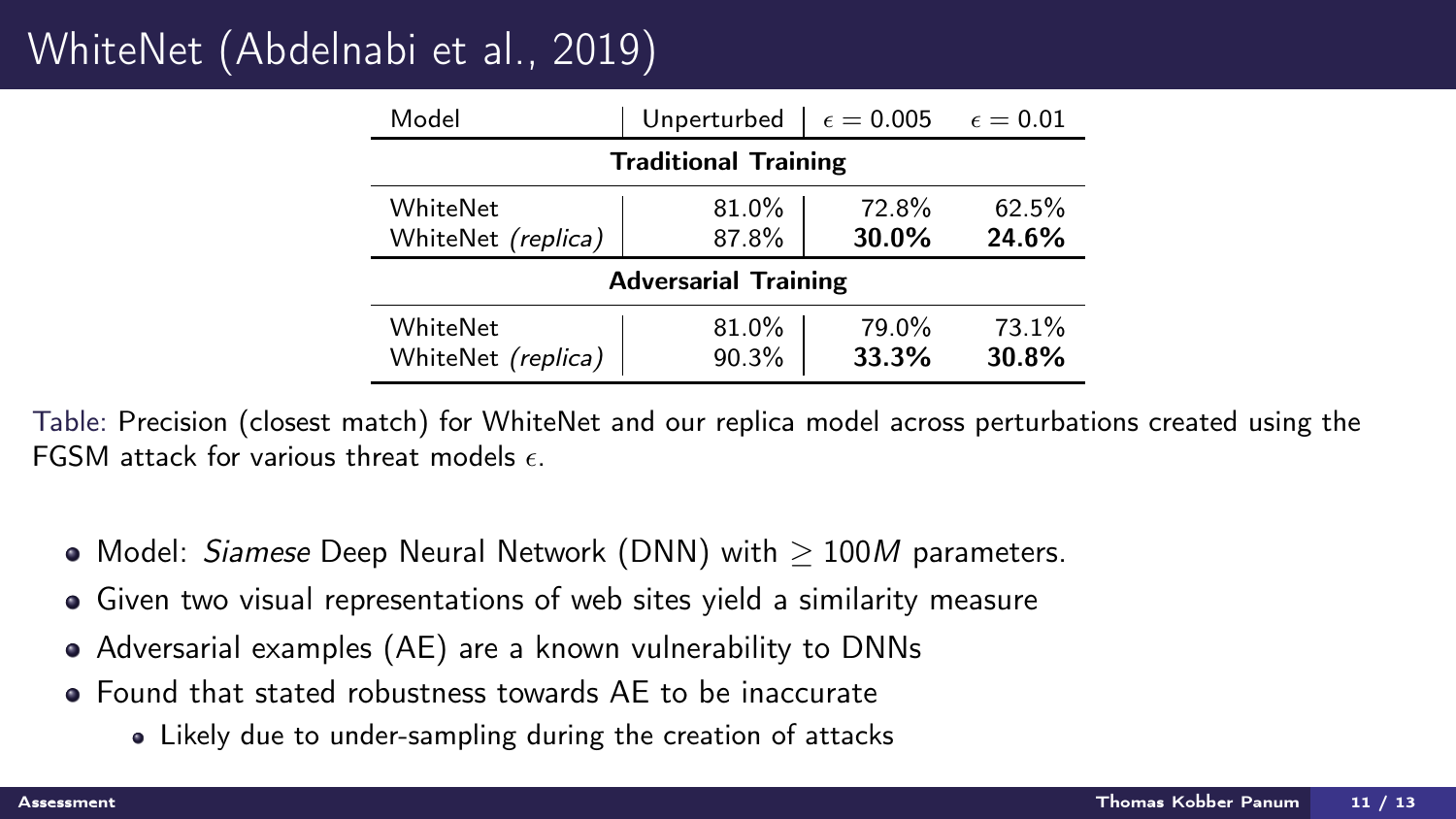# <span id="page-12-0"></span>Design Guidelines

We introduce a set of design guidelines for future detection solutions to follow:

### Accessible

- Provide a widely available implementation
	- Statistical Models: Weights and/or dataset.
- Benefit: Allow for continuous evaluations (both empirical and adaptive)

### Explicit Attributes

- Clarify how information from the input space is used to infer attacks
	- (Complex) Statistical Models: Attribution Methods

### Align with Axioms

- Focus on using functional properties of attacks for detection
- Absence: Predictiveness stemming from bias (symptoms not cause)